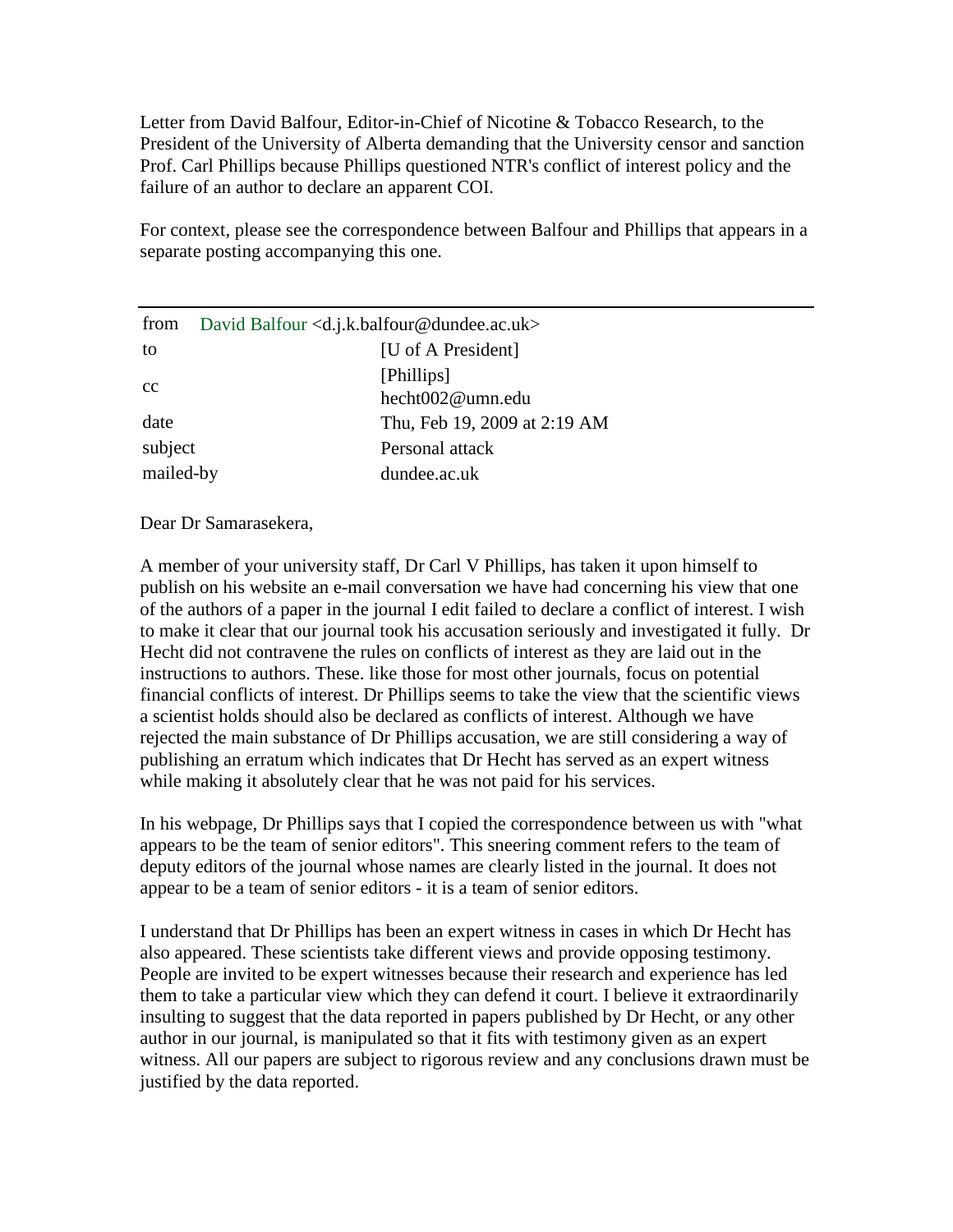It seem s to me that the material published on his webpage by Dr Phillips, which clearly indicates his affiliation to the University of Alberta, represents a personal attack on Dr Hecht and myself. I understand that Dr Phillips is a paid consultant of the tobacco industry and takes funds from the industry to support his work. I also understand that he is paid by a tobacco company for his testimony. I am, therefore, forced to the conclusion that Dr Phillips' attack may be designed specifically to damage Dr Hecht's standing and that of our journal, Nicotine & Tobacco Research in which he publishes. I assume one objective is to diminish the value of Dr Hecht's testimony in subsequent court cases. It also occurs to me that Dr Phillips may gain financially by his attack either directly or indirectly by encouraging continued support for his work and testimony from the tobacco industry.

I would ask therefore, that the University of Alberta to

1. formally distance themselves from this personal attack on Dr Hecht and myself

2. insist that Dr Phillips makes it clear on his webpage that (a) his work and testimony as an expert witness are financed by the tobacco industry and (b) that he accepts fully that Dr Hecht did not contravene in any way the conflicts of interest requirement of the journal as they are stated in our instructions to authors. He should also immediately withdraw from his webpage any suggestion that Dr Hecht was willfully misleading.

3. insist that Dr Phillips makes it very clear that his view of the material that should be included amongst conflicts of interest are his personal view and to state clearly with whom he discussed these views before he published them on his webpage.

Please consider this e-mail a formal complain about a member of your staff. I will be informing my own University authorities of this personal attack on me from a member of your staff. Before doing that I would like to be in a position to tell them what action the University of Alberta proposes to take.

Thank you,

David Balfour

Professor David Balfour Centre for Neuroscience Division of Molecular & Translational Medicine University of Dundee Medical School Ninewells Hospital, Dundee DD1 9SY Scotland

tel: +44 (0)1382 632524 fax: +44(0)1382 633923

The University of Dundee is a Scottish Registered Charity, No. SC015096.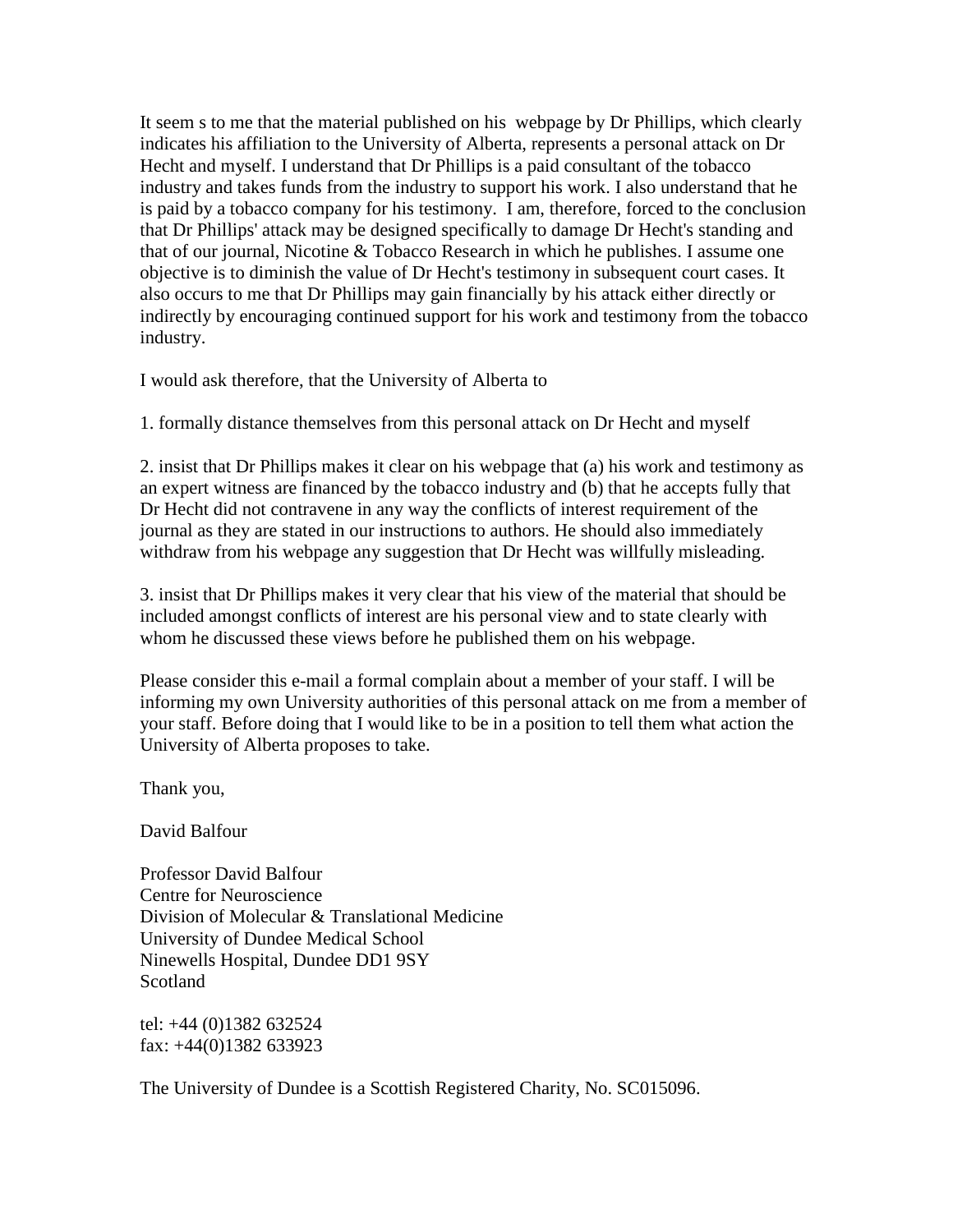Open response to Balfour attack on me (via the University of Alberta) by Carl V. Phillips

For context, please see Balfour's letter of 19 Feb 2009 to the President of the University of Alberta, demanding that she censor my writing, and the correspondence between Balfour and myself that appears in a separate posting accompanying this one. Note that the latter is the entire correspondence between us (which is to say that he offered no response to my last email before demanding that the University censor me, and there are no actual "personal attacks" by me that have been omitted).

I will start by noting that Balfour never actually claims that any of the basic factual points I make are inaccurate or even misleading (he asserts such an accusation about one thing I did not actually say – see below -- but not anything that I really did say). He apparently disagrees with my view of what real conflict of interest is, but he merely asserts his disagreement, offering no substantive argument for his position let alone any reason that holding my view should subject me to sanctions. He asserts that his reading of Nicotine and Tobacco Research's conflict of interest policy is different from mine, but again offers no substantive argument. And yet without even so much as a single argument that I am wrong, he demands that the University censor me from stating my opinion.

Probably the most critical observation about Balfour's letter is that he is attempting to mislead the reader on several points. He probably assumes that the University's President and her staff will not be familiar with the details of my writings, including my website, let alone the correspondence. Thus he knows that if his letter stood without response, he would be able to succeed at causing the reader to believe some things that are clearly not true (an act that is often referred to as "lying"). In particular:

-Balfour refers to my correspondence with him as personal attacks, though there is nothing even a little bit personal in it. I address him and discuss Hecht entirely in the context of their public professional roles as editor of a journal and as a researcher/author/consultant. There is nothing in what I wrote that was intended as personal, and I do not notice anything that would likely be misinterpreted that way. This should be immediately obvious to anyone who reviews the record. (However, I suspect that most readers would conclude that writing to a University to demand that it punish one of its professors is very much a personal attack.)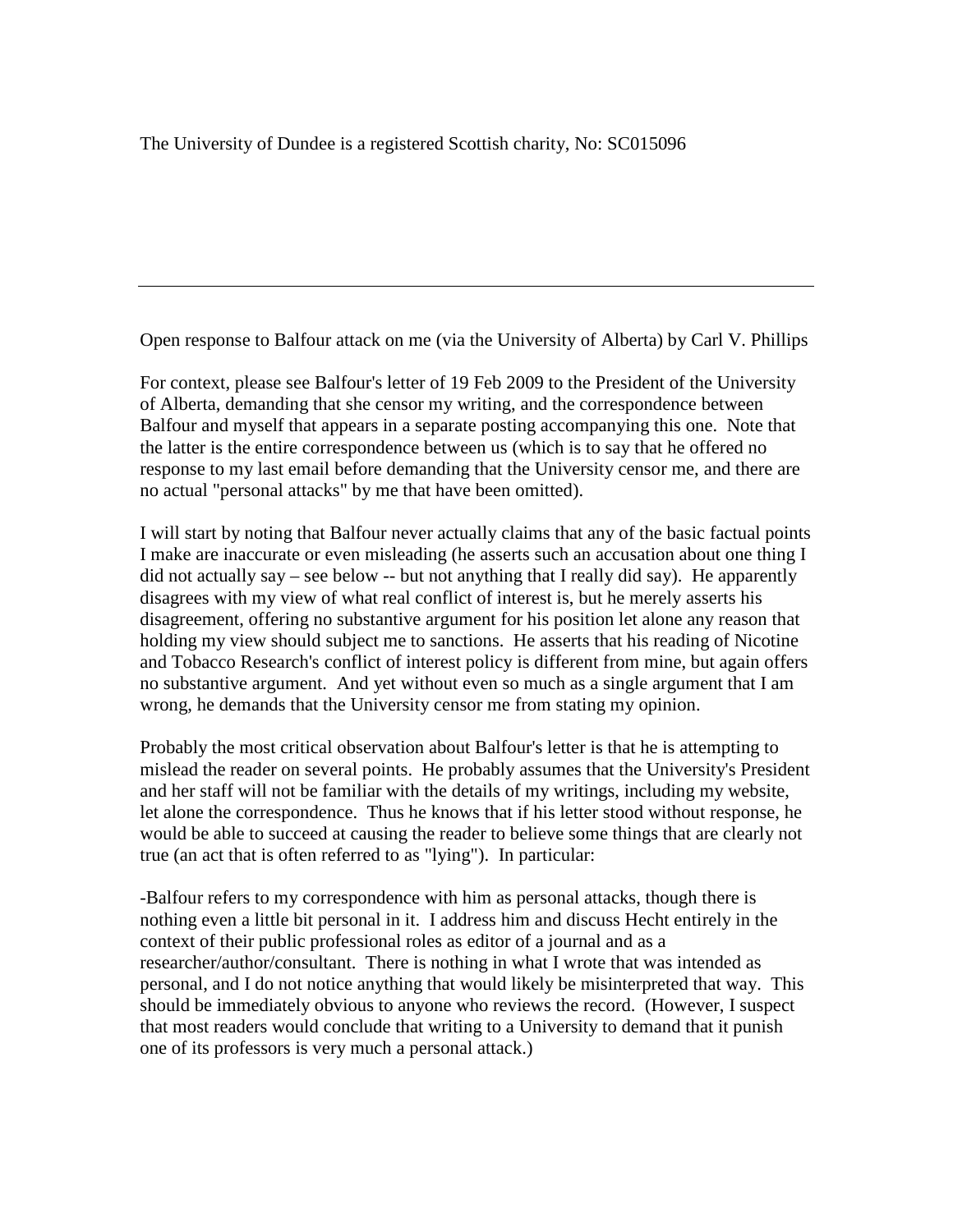-Balfour demands that my University require that I put disclosures about my finances and associations on my website, which implies that such information is not already there. The truth is that statements about my financial and other interests appear probably twenty times – maybe twice that -- on the website, in various forms and places, including a long discussion in the FAQ (the most-read part of the website) about our funding and why tobacco harm reduction researchers are cut off from other funding sources and thus need industry funding. Most relevant, the correspondences I had with Balfour and with the editor of another journal began with me explicitly pointing out that I knew about Hecht's undisclosed conflict of interest because I am a consultant on the same lawsuit that he is employed on. (Apart from Balfour's demand being misleading, I have to note the irony of him demanding that I declare conflict of interests on my website, which I do even though there are no rules that require that I do, while he goes to great lengths to avoid requiring that Hecht declare his COIs, even though the journal has a clear rule about that.)

-Balfour wrote "I believe it extraordinarily insulting to suggest that the data reported in papers published by Dr Hecht, or any other author in our journal, is manipulated so that it fits with testimony given as an expert witness." Yet I never suggested that I believed that was the case. In fact, I explicitly wrote to Balfour that I did not think Hecht's paper in his journal was particularly relevant to the case, but that it was still close enough in subject matter that a disclosure was clearly warranted. (I did report my assessment that a different paper that Hecht authored in a different journal had some very odd points in it, including one clearly inappropriate categorization for aggregating some results and a strange choice of one detail to report. These were remarkably perfect in their tendency to support the plaintiff's (Hecht's) side in the lawsuit in question. But I did not say anything about data being manipulated or anything about a paper in his journal. The other journal did require Hecht to publish an erratum to disclose the conflict of interest that resulted from his work on the lawsuit since he explicitly denied having any COI when the paper was first published.)

-In parts of his letter, Balfour implies that I am clearly wrong in my challenges. And yet several times in his correspondence, in several ways, he clearly concedes that I had a good case. Readers of the correspondence will notice that he never came close to saying, "I agree that Hecht worked as a consultant on that case and did not disclose it, but it is my declared opinion of the editor that he never needed to disclose it." Instead, there is a series of amorphous and changing claims that seek to define the consulting work as not really being consulting work. Even within the attack letter, Balfour noted that his journal is considering publishing an erratum. Thus, even while trying to convince my University that I had written something that was so outlandish and appalling that it demands sanction and censorship, he concedes that my primary thesis is sufficiently supported that both making excuses and taking action to correct the problem are warranted.

Not so much a lie, but strangely misleading in its own way are Balfour's several statements that imply he believes that universities, in and of themselves, have scientific/political/philosophical opinions or that they behave as corporations with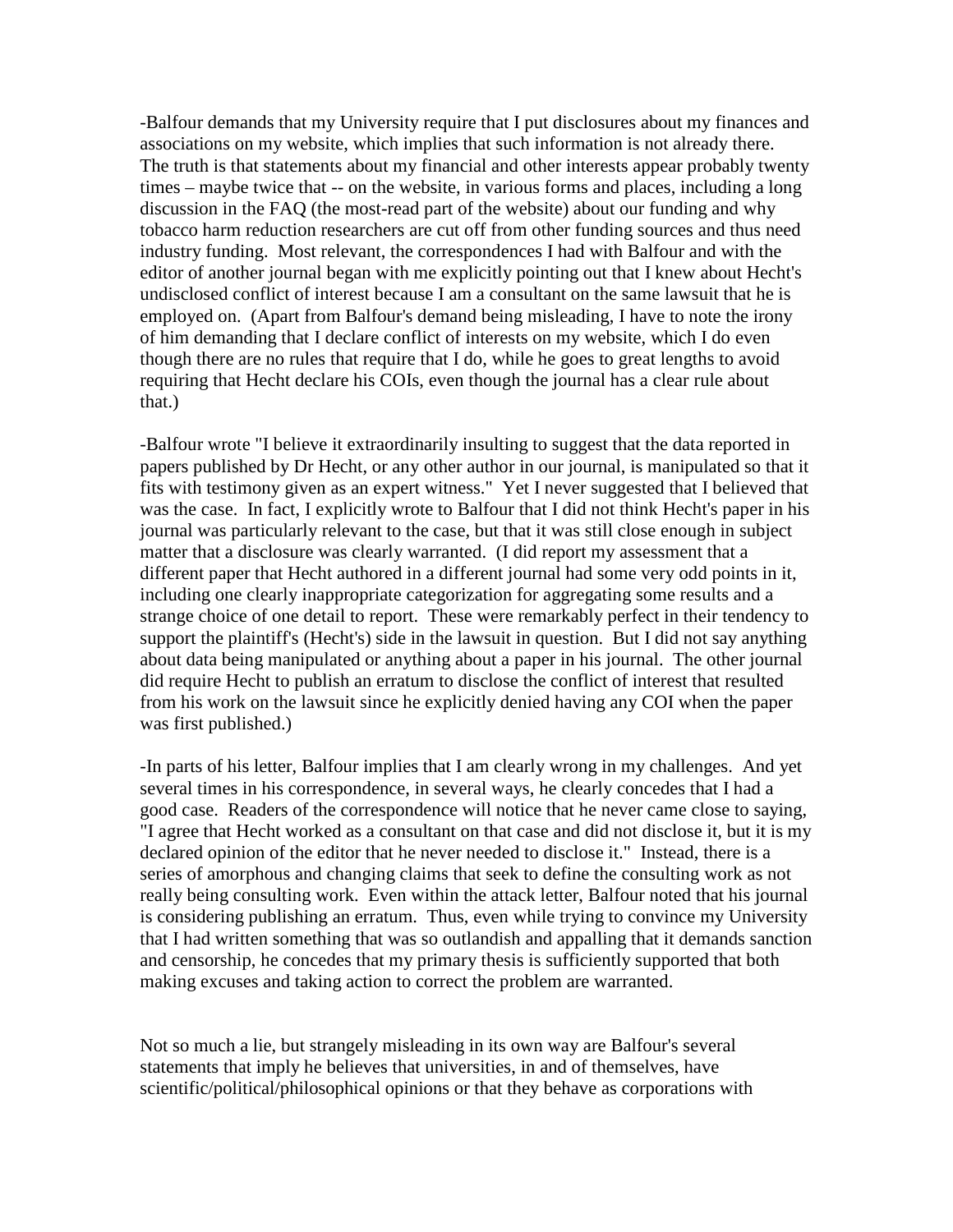individual professors being official spokespeople. Such attitudes can sometimes be found coming from naïve local advocates or corporations who do not understand universities and so demand that they change or clarify "their" position. But anyone who understands universities knows that professors never speak for an entire university (or even an entire department), and the institutions do not form opinions about whether the professors' analyses are correct. Obviously the University President and staff know this, and it is difficult to imagine that Balfour does not know it – some medical schools do function more like corporations than academic institutions, and I suppose his might be one of these (I do not actually know anything about it one way or another – it is just a possibility), but he is also a journal editor and so deals with academics. I am left wondering who is the real target audience he is he trying to mislead, and why?

Balfour implies that something I wrote damages the reputation of him, or his journal, or perhaps Hecht. It is not clear exactly what he is claiming the damage is, let alone what the causal pathway is from my writing to that outcome, so it is difficult to respond precisely. But I believe that whatever his exact claim is, his expressed confidence that nothing of apparent dubious ethics has occurred must mean that he does not think I really could have damaged anyone's reputation. After all, if nothing is amiss and I am the only one who would possibly think something is (which he seems to be claiming), then no one's reputation could be damaged. I merely called attention to something that happened (the basic facts are not in dispute), and if it really is clearly of no consequence, then I have just wasted some time but done no other damage. If, on the other hand, Balfour's other claims are wrong, and some of what happened is genuinely embarrassing, then it was those who took the embarrassing action, and not those of us who merely reported it, who did the damage.

For completeness of response to his complaints: Balfour seeks to find some strange significance in my uncertainty that the people he CCed were his senior editors. I indicated uncertainty because he referred to his senior editors but never actually said that was who was CCed (he did not attempt to explain who he was CCing or why). I simply did not want to presume I knew exactly who they were or how to categorize them(\*). I addition, I hesitated to define the unlisted recipients too precisely in case some of them did not want to be associated with this or did not endorse what he wrote. Balfour's strange reaction to an insignificant phrasing suggests he is desperately searching for any excuse to attack me. I will note, however, that to his credit, he did refrain from claiming that my publicizing of our email conversation was inappropriate. I note that I openly CCed several people on my original correspondence, he forwarded what I and he wrote to at least the many aforementioned editors (without suggesting he needed my permission to do so), and neither one of us said anything implying a request for or presumption of confidentiality. Thus, everyone involved clearly recognized this as a public conversation.

(\*)Note: Given that this has escalated into a personal attack on my employment and freedom of speech, and now that Balfour has confirmed exactly who they were, I no longer feel it is appropriate to screen those who were CCed from identification: His fellow editors need to either stand up against this or be considered complicit in it. Thus I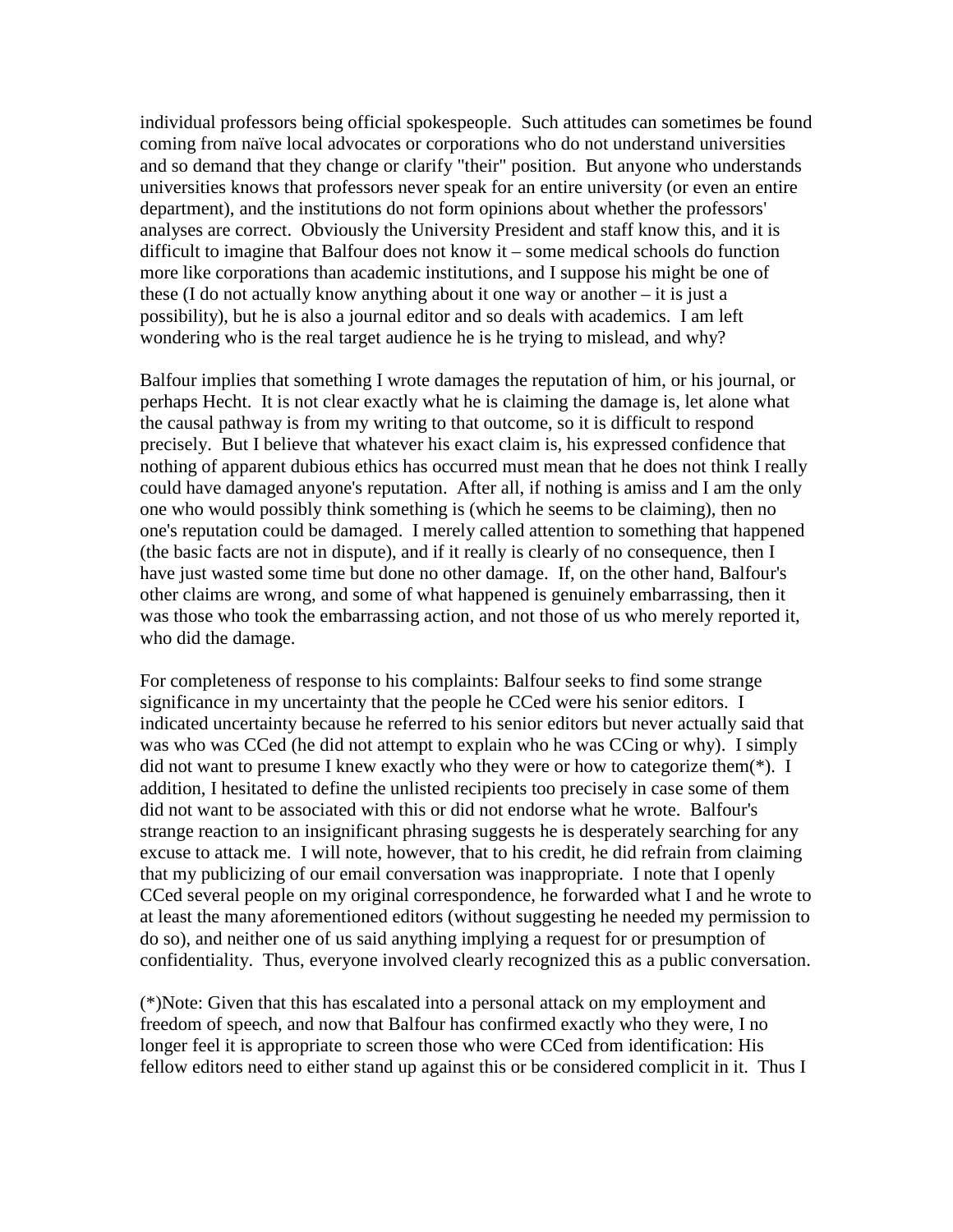have changed the accompanying file to include the names of who he CCed and who among that group replied.)

The most appalling part of Balfour's letter is the demand to the University that the institution force me to publicly state "that he accepts fully that Dr Hecht did not contravene in any way the conflicts of interest requirement of the journal as they are stated in our instructions to authors". But it remains my opinion (a professional academic research opinion, given that I do research and write papers on the topic of conflict of interest), and that of others who have observed this matter, that Hecht clearly did contravene that stated rules. Note that Balfour tries to sow some confusion between my views on what conflict of interest rules *should* be and what his journal's written rules are, trying to suggest that I think there was a problem only because I have a more robust view of conflict of interest. In fact, my opinions include both the claim that Balfour and his journal (and many others) have a very naive view of what constitutes a conflict of interest (a view that happens to be shared by most everyone who thinks seriously about these matters, though that does not even matter for present purposes), and that even under this naive and narrow view the stated policy of his journal was ignored.

Thus, Balfour is demanding that the University force me to change one of my professional opinions and publicly repudiate it. Obviously he is free to have a different opinion, and he directly controls which opinion is acted upon by his journal, but he obviously has no business in demanding that force be exerted upon me so that I change my opinion. My right to hold and state my opinion is protected by basic rules of free speech, and furthermore there is a concept known as "academic freedom", which adds a layer of protection within a university, and the academy as a whole, to any researcher/scholar presenting his professional analysis.

I am not sure it will be obvious to non-academics and non-scientists reading this just how outlandish Balfour's demand is, but an analogy might be the following: Imagine if someone wrote an honest and substantively accurate online review that found fault with a restaurant or product, and then the company that was criticized filed a lawsuit demanding that the government force the author to change his opinion. It is a disgrace that someone would make such a demand and still presume he has legitimacy as an editor of what is considered a scientific journal (a role that should not be friendly to thought censorship), let alone call himself a scholar or a professor.

Not too far behind this, in terms of appalling, is the demand that the University force me to "make[] it very clear that his view of the material that should be included amongst conflicts of interest are his personal view and to state clearly with whom he discussed these views before he published them on his webpage". The latter bit is pure Big Brother, demanding that I disclose the list of who I choose to associate with professionally on a particular matter (Balfour certainly did not volunteer to disclose who he corresponded with before forming his opinion!). If my colleagues wish to make public statements about this, they can (one of them has chosen to post his own opinions about it on his blog), but they also have the option of choosing to not do so. Apparently David Balfour believes that the crime of thinking that David Balfour did something